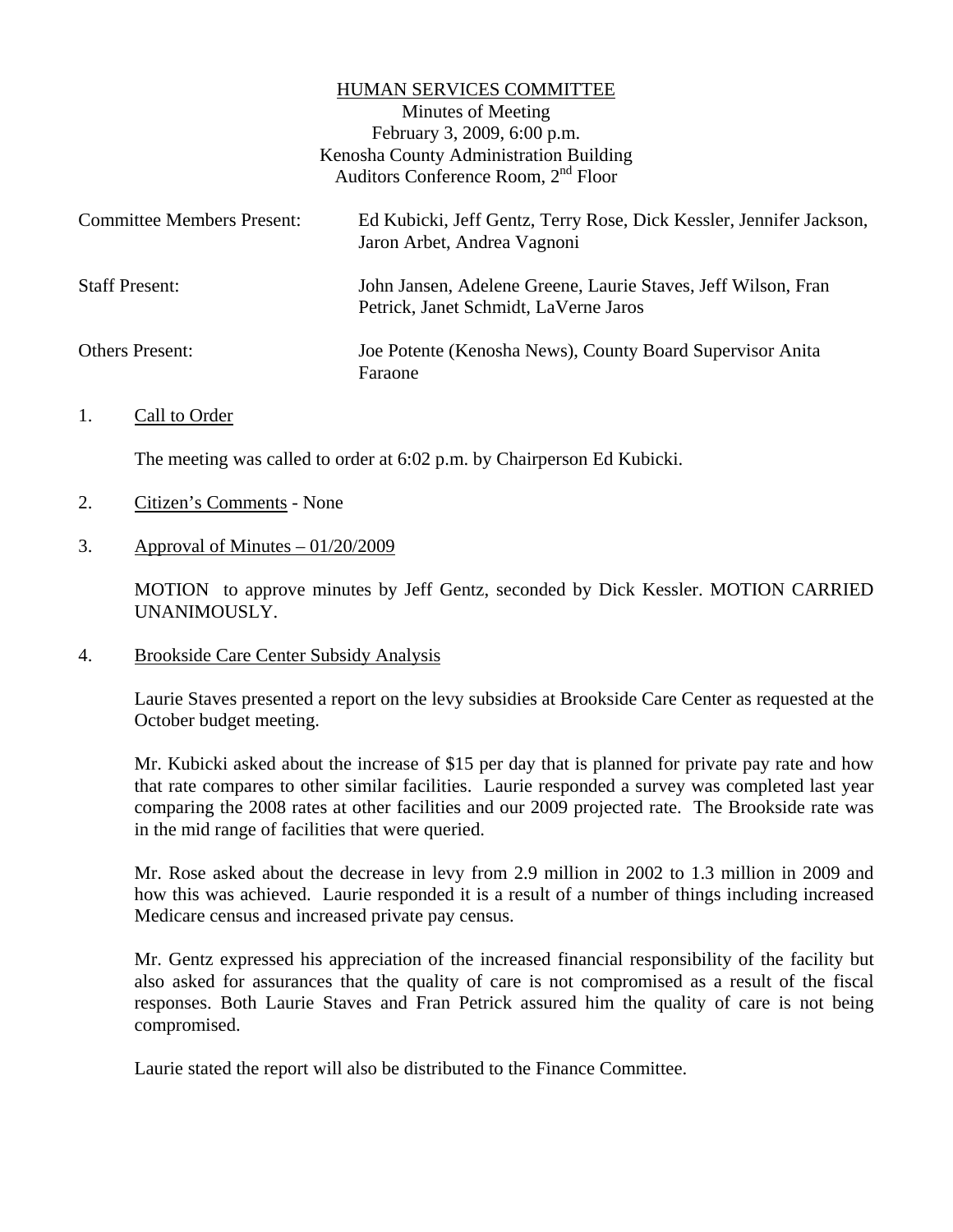## 5. Division of Workforce Development: Update on 2008/2009 W-2 Funding

Adelene Greene distributed a report on the projected 2008 W-2 shortfall. In August, the staff alerted the committee that the expected shortfall in the W-2 program would be approximately \$395,000. At that time, the committee asked John Jansen to send a request to the State asking for additional funds to cover the shortfall. The State responded in October that they would look at options. The State then completed its Deobligation/Reobligation of Benefits and awarded Kenosha County an additional \$101,446 in funding. In addition, efforts of staff to proactively work with families and get them into the workforce accounted for an additional \$93,500 reduction in the shortfall. The projected shortfall is now approximately \$200,000.

Mr. Kubicki asked how the \$93,500 savings was achieved. Adelene stated the Benefit Reduction Team meets regularly to review benefits and modify policies and programs to actively reduce benefits. The Real Work/Real Pay project has also helped offset this shortfall.

Mr. Gentz asked if this was the issue that triggered the request for a meeting with State officials at a previous meeting. John Jansen replied yes and stated the request was made with numerous State Officials. All invitees politely sent their regrets so no meeting occurred.

Mr. Rose stated that he is disturbed about this issue. He stated the previous Administration was aware of program changes in 2007 that would affect the 2008 program. He stated the committee should have been alerted upfront by Administration so policy decisions could have been explored. He stated Administration chose to keep that information from the committee. John Jansen replied he cannot comment on the decisions of the previous Administration. He stated he brought this to committee when the issue of the shortfall was discovered. He also reminded the group of his commitment to a transparent administration of Human Services and good communication with the committee.

Mr. Gentz stated that his experience thus far with the current Administration has been positive and open and he encourages this precedent to continue. He stated he will be disturbed if an issue of this magnitude becomes apparent after the fact in the future.

Ms. Jackson asked now that the shortfall is apparent, how will Human Services deal with the issue? Laurie Staves responded that the closeout of the budget is in process and the committee will be receiving that information when it is completed.

## 6. Resolution to Convert One Full-Time Economic Support Program Manager Position to Two Full-Time Economic Support Supervisor Positions

Adelene Greene is requesting that the recently vacated Economic Support Program Manager position is converted into two Economic Support Supervisor positions to better serve the current needs of the Division. Adelene noted that the Division lost one supervisor position in 2004 and with the additional training needs that have been brought in-house and currently conducted by one supervisor, the need for additional supervisory coverage is needed. Adelene noted that no additional levy is needed in 2009 and the additional cost will be covered with revenue.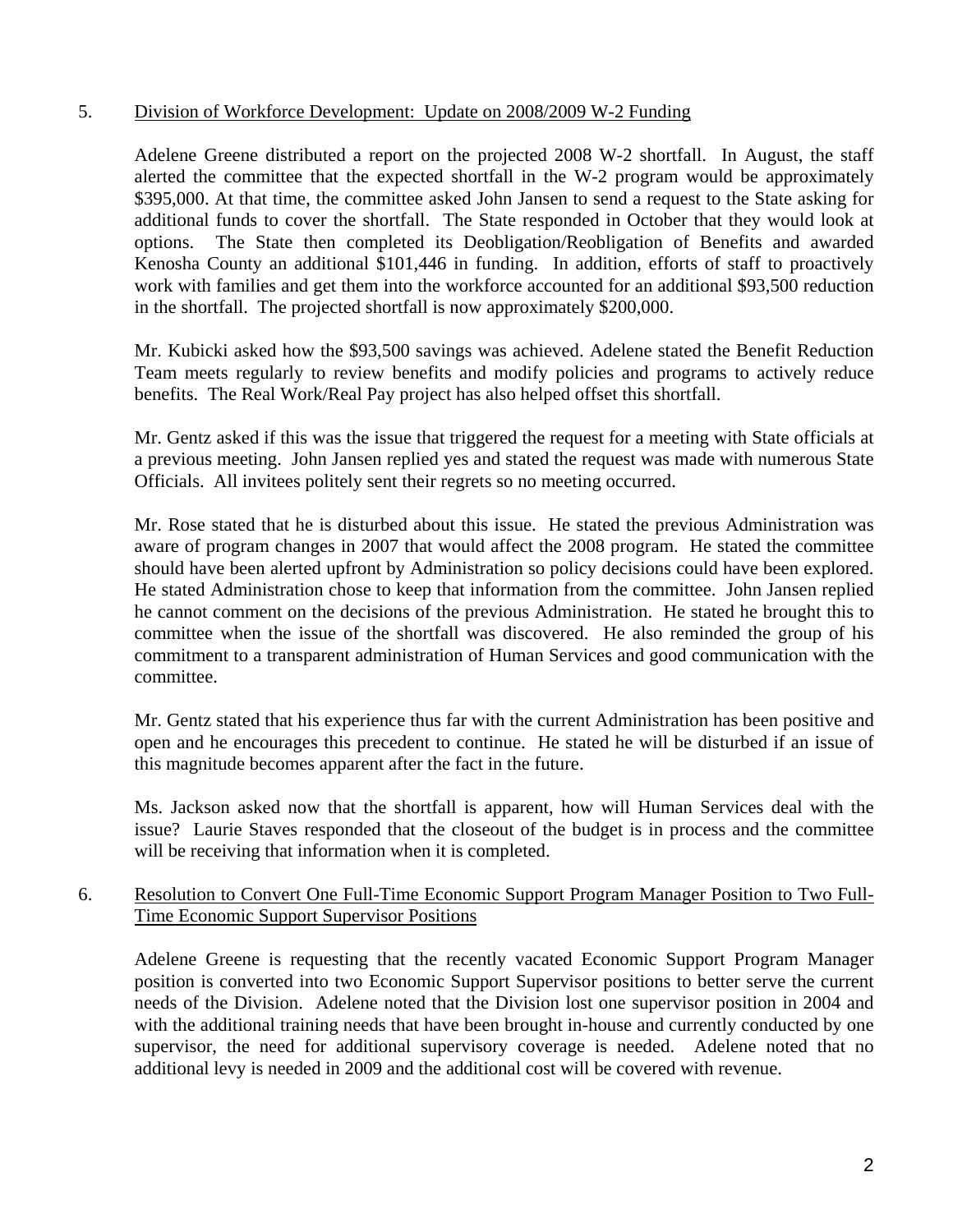Mr. Kubicki responded that two supervisors for the price of one is a good decision and he supports this resolution.

Mr. Rose commented that while no additional levy is needed in 2009, will this be true in 2010? Adelene responded that this is dependent on who the applicants are and what benefits they will be eligible for. It is expected that this will draw entry level supervisor candidates and the benefits levels will be low. If that is the scenario, then it is likely that no additional levy will be needed in 2010.

Mr. Gentz asked about the hierarchy of the division and how the workloads will be distributed if the program manager position is eliminated. Who will be responsible for the Program Manager job functions? Adelene will take over some more direct supervision and the Child Support Program Manager position will be enhanced to become a more division wide Program Manager. Mr. Gentz expressed his concerns about a management void this may create and his concern that the staff may be back in a year asking for the Program Manager position to be reinstated. Adelene stated all of these concerns have been discussed and it is the opinion of all that this is a good decision for the division.

Ms. Jackson asked if the caseloads are high enough to justify two additional positions. Adelene responded with the additional training responsibilities that have been given to one of the current supervisors, case loads definitely are high enough for the additional position.

MOTION to approve by Dick Kessler, seconded by Jeff Gentz. MOTION CARRIED UNANIMOUSLY.

7. Resolution to Modify 2009 Budget for a State Prevention Grant to Coordinate a Local Campaign, "Physical Activity: The Arthritis Pain Reliever"

 LaVerne Jaros discussed the grant awarded to Kenosha County to be used to highlight the benefits of physical activity and reduction of arthritis pain. The grant allows for campaign related costs including printing brochures, ad campaigns and a part-time coordinator position.

 Ms. Jackson asked if the grant provides for any follow-up evaluation. LaVerne stated that the evaluation component of the grant is actually a process evaluation (how many ads, how many brochures?) LaVerne stated the committee is interested in an outcomes evaluation process and may seek to gather that information.

MOTION to approve by Jeff Gentz, seconded by Dick Kessler. MOTION CARRIED UNANIMOUSLY.

- 8. Such Other Business as Authorized by Law None
- 9. Committee Members Comments None